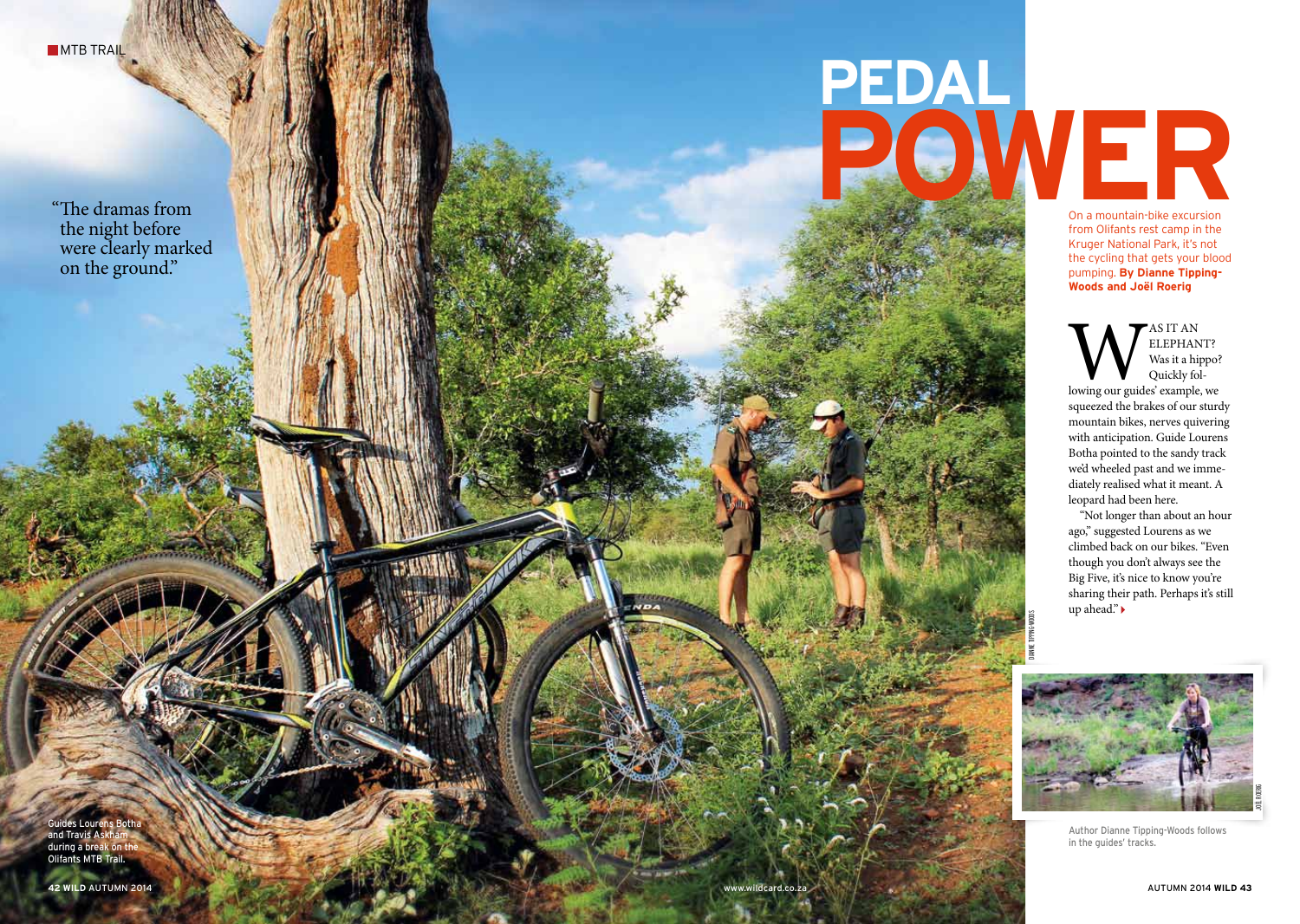When we set out at 04h30 from Olifants Camp in the Kru ger National Park, the full moon was setting and nightjars and scrub hares were still playing king of the tar. By the time we'd reached the banks of the Olifants River, the sun was rising and, within 20 minutes, we were al ready grateful for the early start. Lions roared in the distance as Travis Askham and Lourens, head guide at Olifants, talked us through the safety drill. "If we encounter a grumpy

animal, we're not going to try to out-cycle it," they implored. "Drop the bikes and do as we say."

We had been looking forward<br>to the Olifants Mountain Bike Trail with a mix of excitement and trepidation. The activity has been running from the camp since September 2003, pioneered by then-hospitality services manager at Olifants Camp, Hein Grobler, who is now the *Wild Card* programme manager at SANParks. Over the years the guides have perfected the activ ity, which is now also available from Phalaborwa Gate. ( At Phalaborwa you should bring your own bike or hire one from Sefapane Lodge.)

As we continued along the management track that formed the start of our route, the dawn chorus was a melodious blast, with orioles, bush-shrikes, tcha -



Riders on one of the old manage ment tracks which make up the trail.

gras and doves forming the choir and southern ground-hornbills on drum and bass. Following the leopard tracks, we quickly added some fresh rhino and elephant spoor to our list. A smelly pile of buffalo dung completed our impromptu Big Five tracking

exercise in record time. Although both Lourens and Travis have seen lion, elephant, rhino, buffalo and leopard from their bikes, these sightings are a bonus. The activity is about so much more, a point driven home when a Sharpe's grysbok sped away from us, giving Lou rens the opportunity to explain that the banks of the Olifants are the diminutive antelope's most southern range, although they are common around Punda Maria and Sirheni. "They seem to like these rocky areas in particular," said Lourens. The basalt-strewn riverbed is an

rock lovers such as cinnamonbreasted buntings, with their characteristic zebra-heads, can be mistaken for river dwellers. We cycled two abreast through the bush until the path narrowed, then we rode on in single file, with first and second rifle lead ing the way. The dramas from the night before were still clearly marked on the ground. Broken branches where an elephant fed. The scuffles of a springhare, with the imprint of its bushy tail clearly marked in the sand. There was a cinematic quality to the mopane as its various hues of summer green blended together<br>to the whirring of bicycle tyres. As in a movie, there was a degree of suspense heightening the ex perience because you could<br>encounter any animal, at any time.

interesting habitat, where avian

Turning back towards the river, we paused to look at more elephant tracks. In summer, the herds around Olifants bathe, play and drink from the river but, according to Lourens, the animal you need to look out for the most on the morning rides is hippo. Especially in winter, when they return to the river later in the day.

## **Crossing paths**

Our route was criss-crossed with hippo paths. We came across oc casional piles of grass that had carelessly been dropped mid-

1. Stopping to admire the sunrise over the Olifants River. 2. Sharpe's grysbok. 3. Riding through one of the small waterways on the route. 4. Riders often stop near the river to view hippo.